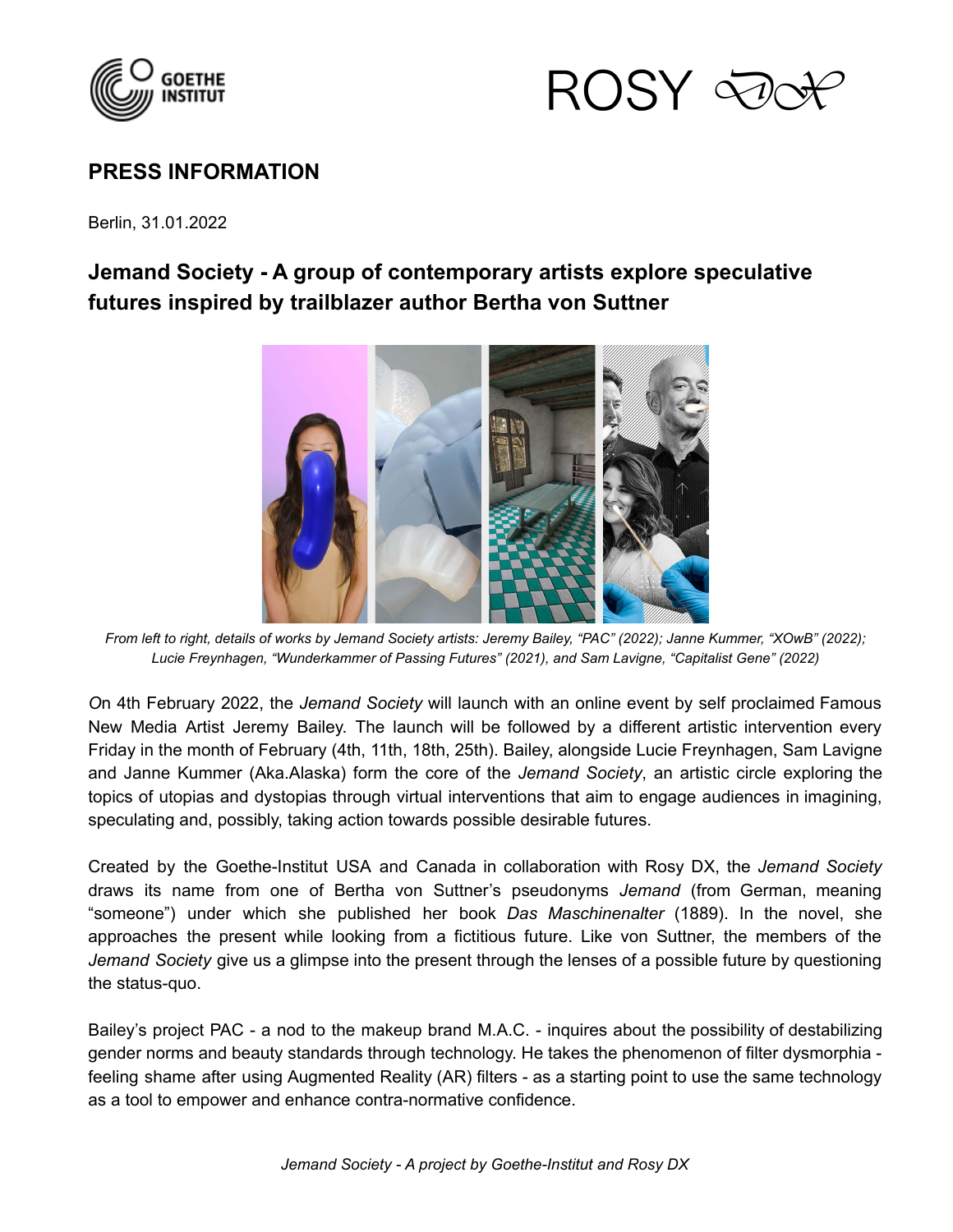



Janne Kummer continues the programme with *XOwB* on 11th February, where she speculates on future artifacts that might enable humans to unfold as new sensory beings and to break free from rigid normative rules and expectations put on them through a patriarchal system. Kummer will present an interactive virtual performance where the audience can "touch" the artists through a wearable soft robot by triggering it via an online multiplayer platform.

On 18th February Sam Lavigne will challenge contemporary narratives of economics with the launch of *The Capitalist Gene*. Lavigne questions whether capitalism is written in our DNA based on the often unspoken assumption that our current political, cultural and economic realities are fundamentally unalterable because they are products of "human nature" itself. *The Capitalist Gene* is an attempt to tackle this assumption, by collecting genetic samples from noted capitalists and capitalistic ambients, in an unprecedented effort to isolate capitalism on a genetic level. The launch will instruct audiences on how to support the artist on his endeavor.

Closing the programme, on 25th February Lucie Freynhagen will open her *Wunderkammer of Passing Futures* to the public. The project is a crowd-sourced digital cabinet of curiosities of the present that breaks the power dynamics of curation by letting everyone become an author of our present, past and future. The artist collected objects through an open call and will present them in the opening at the virtual wunderkammer.

## Programme

4th February: 'PAC' Online Launch & Workshop by Jeremy Bailey 11th February: 'XOwB' Interactive Virtual Performance by Janne Kummer 18th February: 'Capitalist Gene' Online Launch by Sam Lavigne 25th February: 'Wunderkammer of Passing Futures' Virtual Tour by Lucie Freynhagen

The following artists are collaborators in the *Jemand Society* projects: Cibelle Cavali Bastos Heran Genene Olga Hohmann Anton Krause Shawné Michaelaine Holloway Alla Popp Clemens Reinecke

For more information go to [https://jemandsociety.com/.](https://jemandsociety.com/)

Press Contact: Kotryna Slapsinskaite ks@rosydx.com +4915778407001